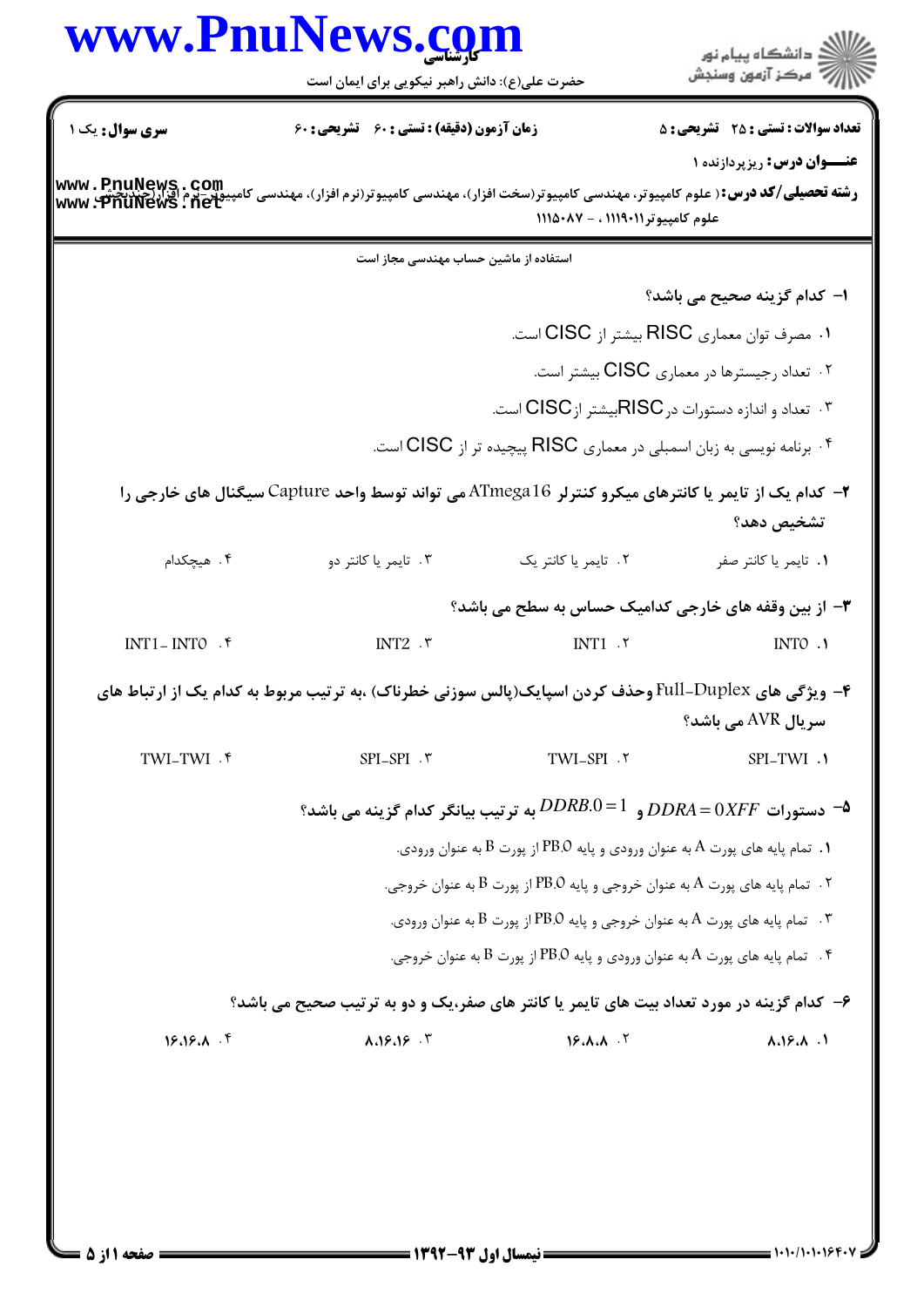## **تعداد سوالات : تستي : 25 - تشريحي : 5** زمان آزمون (دقيقه) : تستى ; ۶۰ ٪ تشريحي ; ۶۰ عنــوان درس: ریزپردازنده ۱ **رشته تحصیلی/کد درس:** علوم کامپیوتر، مهندسی کامپیوتر(سخت افزار)، مهندسی کامپیوتر(نرم افزار)، مهندسی کامپیوتر-نرم افزار(چیدیجیتیم)<br>www . PnuNews . net ١١١٥٠٨٧ - ، علوم كامپيوتر ١١١٩٠١١ ۷– اگر مقدار رجیستر SREG با X31· و مقدار رجیستر GICR با مقدار XCO· كدام گزینه می تواند درست باشد؟ Bit No.  $\overline{7}$  $\boldsymbol{6}$ 5  $\overline{\mathbf{3}}$  $\overline{2}$ 1  $\overline{4}$ O  $\mathbf{I}$ T H S V Z  $\mathbf C$ Ń **SREG Bit No**  $\overline{7}$  $\boldsymbol{6}$ 5 4 3  $\overline{2}$  $\mathbf{I}$  $\mathfrak{o}$ **INT1 INTO** INT<sub>2</sub> **IVSEL IVCE GICR** ١. وقفه خارجي ١ فعال مي شود ۲. وقفه خارجي ۲ فعال مي شود. ۴ . هيچ وقفه اي رخ نمي دهد. ۰۳ وقفه خارجي ۱و ۲ فعال مي شوند. خدام گزینه رابطه تبدیل آنالوگ به دیجیتال در AVR را به درستی بیان می کند؟  $\rightarrow$  $ADC = \frac{Vin \times 2048}{Vref}$ .  $ADC = \frac{Vin \times 1024}{Vref}$  .  $ADC = \frac{Vref \times 2048}{Vir}$ .  $ADC = \frac{Vref \times 1024}{Vin}$ . ۹- کدام نوع حافظه جزء حافظه های فرار می باشد و در صورت قطع تغذیه میکروکنترلر اطلاعات پاک می گردد؟ PROM .1 EEPROM . ۴ EPROM . ٣ SRAM . ٢ ۰۱- کدام یک از تایمر یا کانترها قابلیت عملکرد RTC را دارد؟ ۰۴ تايمر يا كانتر چهار ۰۳ تايمر يا کانتر دو ٢. تايمر يا كانتر يک ۰۱ تايمر يا كانتر صفر 11- كدام گزینه در مورد سون سگمنتها(Seven Segment) صحیح می باشد؟ ۰۱ در نوع کاتد مشترک پس از اتصال صحیح پایه مشترک برای روشن شدن هر سگمنت باید آن را بهVCC+وصل نمود. ۲. در نوع کاتد مشترک پس از اتصال صحیح پایه مشترک برای روشن شدن هر سگمنت باید آن را به GND وصل نمود. ۳. سون سگمنت ارقام بیشتری را نسبت به LCD نمایش می دهد. ۰۴ سون سگمنت ارقام کمتری را نسبت به GND نمایش می دهد.  $\bullet$ ۱۲- اگر فرکانس اسپلاتور در یک مدار AVR برابر ۱Mhz باشد سیکل ماشین چقدر است؟  $1\mu s$  .  $\tau$  $0.01 \mu s$  .  $\zeta$  $0.1\mu s$   $\cdot$   $\cdot$  $10\mu s$  .

## www.PnuNews.com

حضرت علی(ع): دانش راهبر نیکویی برای ایمان است

**سری سوال : ۱ یک** 

ر<br>اللاد دانشگاه پيام نور<br>اللاد مرکز آزمون وسنجش

 $= 1.1.11.1.199.1$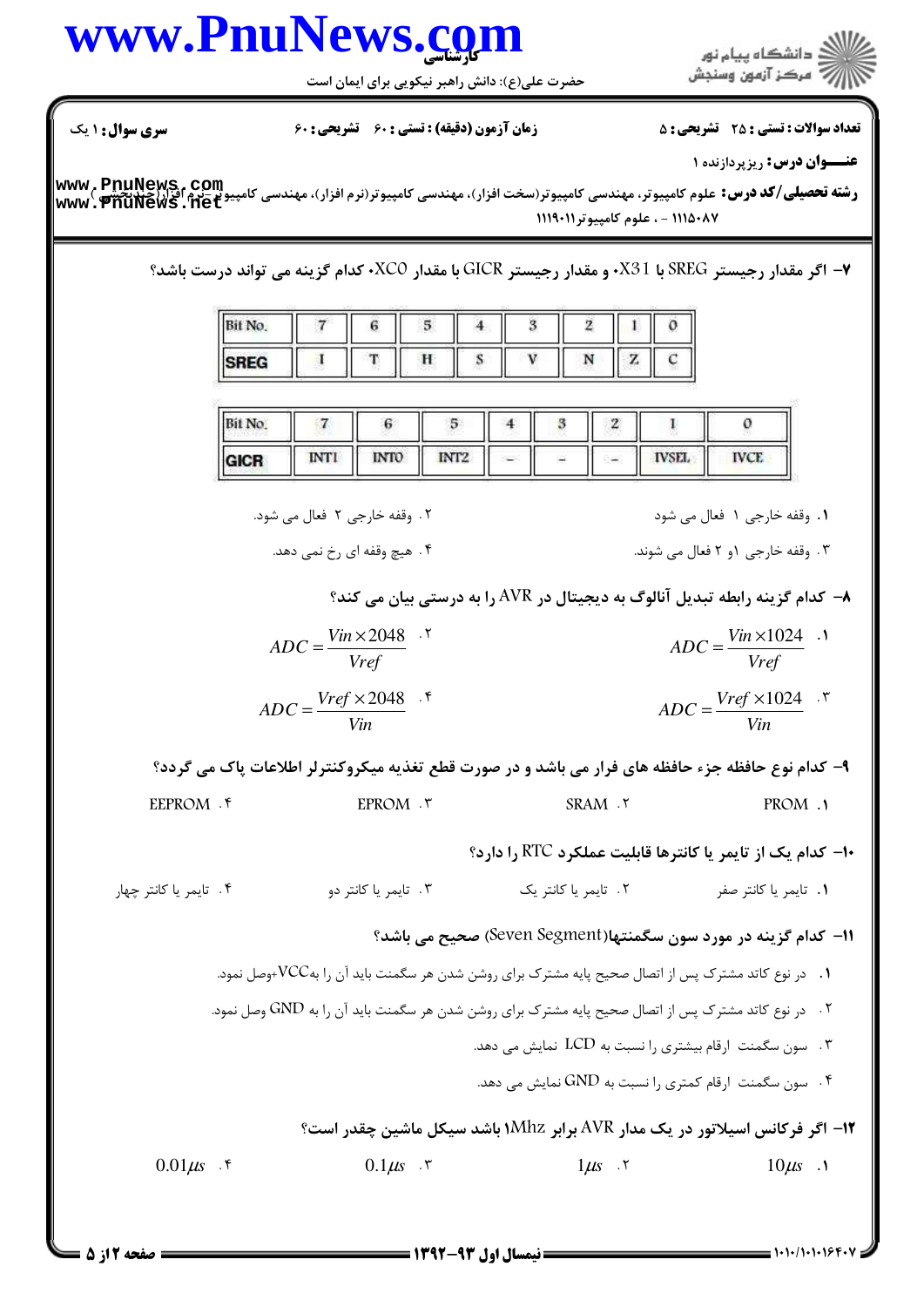|                                                                                                                 | www.PnuNews.com<br>حضرت علی(ع): دانش راهبر نیکویی برای ایمان است                                    |                                                                                       | دانشگاه پيام نور $\le$<br>7 مرڪز آزمون وسنڊش     |
|-----------------------------------------------------------------------------------------------------------------|-----------------------------------------------------------------------------------------------------|---------------------------------------------------------------------------------------|--------------------------------------------------|
| <b>سری سوال :</b> ۱ یک                                                                                          | <b>زمان آزمون (دقیقه) : تستی : 60 تشریحی : 60</b>                                                   |                                                                                       | <b>تعداد سوالات : تستی : 25 ۔ تشریحی : 5</b>     |
|                                                                                                                 |                                                                                                     | ۱۱۱۵۰۸۷ - ، علوم کامپیوتر ۱۱۱۹۰۱۱                                                     | <b>عنـــوان درس:</b> ریزپردازنده ۱               |
|                                                                                                                 | ۱۳– در کدام یک از مدهای SLeep میکروکنترلر ATmega16 ، تایمر Watchdog می تواند به کار خود ادامه دهد؟  |                                                                                       | الف. Idle<br>ADC Noise Reduction .               |
| ۰۴ گزينه الف و ب و ج                                                                                            | ۰۳ گزينه ج                                                                                          | ۰۲ گزينه ب                                                                            | Power-down. $\tau$<br>1. گزينه الف               |
|                                                                                                                 | ۰۱۴ - clock هم زمان کننده و نرخ انتقال داده به ترتیب مربوط به کدام یک از انواع تبادل سریال می باشد؟ |                                                                                       |                                                  |
| UART, UART . ۴                                                                                                  | USRT.USRT . ٣                                                                                       | USART, UART . ٢                                                                       | USART.USRT .1                                    |
|                                                                                                                 |                                                                                                     | ۱۵- در کدام یک از مدهای تایمر یا کانتر مقدار TOP با مقدار MAX برابر است؟              |                                                  |
|                                                                                                                 | ۲. مد NORMAL                                                                                        |                                                                                       | ۰۱. مد مقایسه ای CTC                             |
| ۴. مد مدولاسيون عرض پالس صحيح فاز                                                                               |                                                                                                     | ٠٣ مد مدولاسيون عرض پالس سريع                                                         |                                                  |
|                                                                                                                 |                                                                                                     | ۱۶- دقت مبدل آنالوگ به دیجیتال در ATmega 16 چند بیت می باشد؟                          |                                                  |
| 18.9                                                                                                            | 15.7                                                                                                | 1.7                                                                                   | $\lambda$ . $\lambda$                            |
| ۱۷– در کدام نوع از کلاس های ذخیره سازی برای متغیر هایی است که در یک فایل دیگر معرفی و مقدار دهی اولیه شده است و |                                                                                                     |                                                                                       | در فایل جاری برنامه می توان از آنها استفاده کرد؟ |
| register . e                                                                                                    | extern .r                                                                                           | static .Y                                                                             | auto .1                                          |
|                                                                                                                 |                                                                                                     | 18- پس از اجرای قطعه کد مقابل مقادیر a و b کدام می باشد؟                              |                                                  |
| unsigned char $a=14, b;$<br>$b = a + +$ ;                                                                       |                                                                                                     |                                                                                       |                                                  |
|                                                                                                                 | $a=15, b=15$ f $a=15, b=14$ f $a=14, b=15$ f $a=14, b=14$ f                                         |                                                                                       |                                                  |
|                                                                                                                 |                                                                                                     | ا- کدام یک از گزینه های زیر می تواند کاربردی دیگری از پورت $\mathrm{B}$ باشد؟ $\cdot$ |                                                  |
|                                                                                                                 | ۲. مبدل آنالوگ به دیجیتال                                                                           |                                                                                       | ۰۱ ارتباط دهی سريال SPI                          |
|                                                                                                                 | ۰۴ ارتباط دهی استاندارد JTAG                                                                        |                                                                                       | ۰۳ ارتباط دهی سريال TWI                          |
|                                                                                                                 |                                                                                                     | ۲۰– در یک LCD   با ابعاد ۲۰×۲۰ کدام گزینه صحیح می باشد؟                               |                                                  |
|                                                                                                                 |                                                                                                     |                                                                                       |                                                  |
|                                                                                                                 | ۰۲ - ۴ سطر ۲۰ ستون دارد.                                                                            |                                                                                       | ۰۱ ۲۰ سطر ۴ ستون دارد.                           |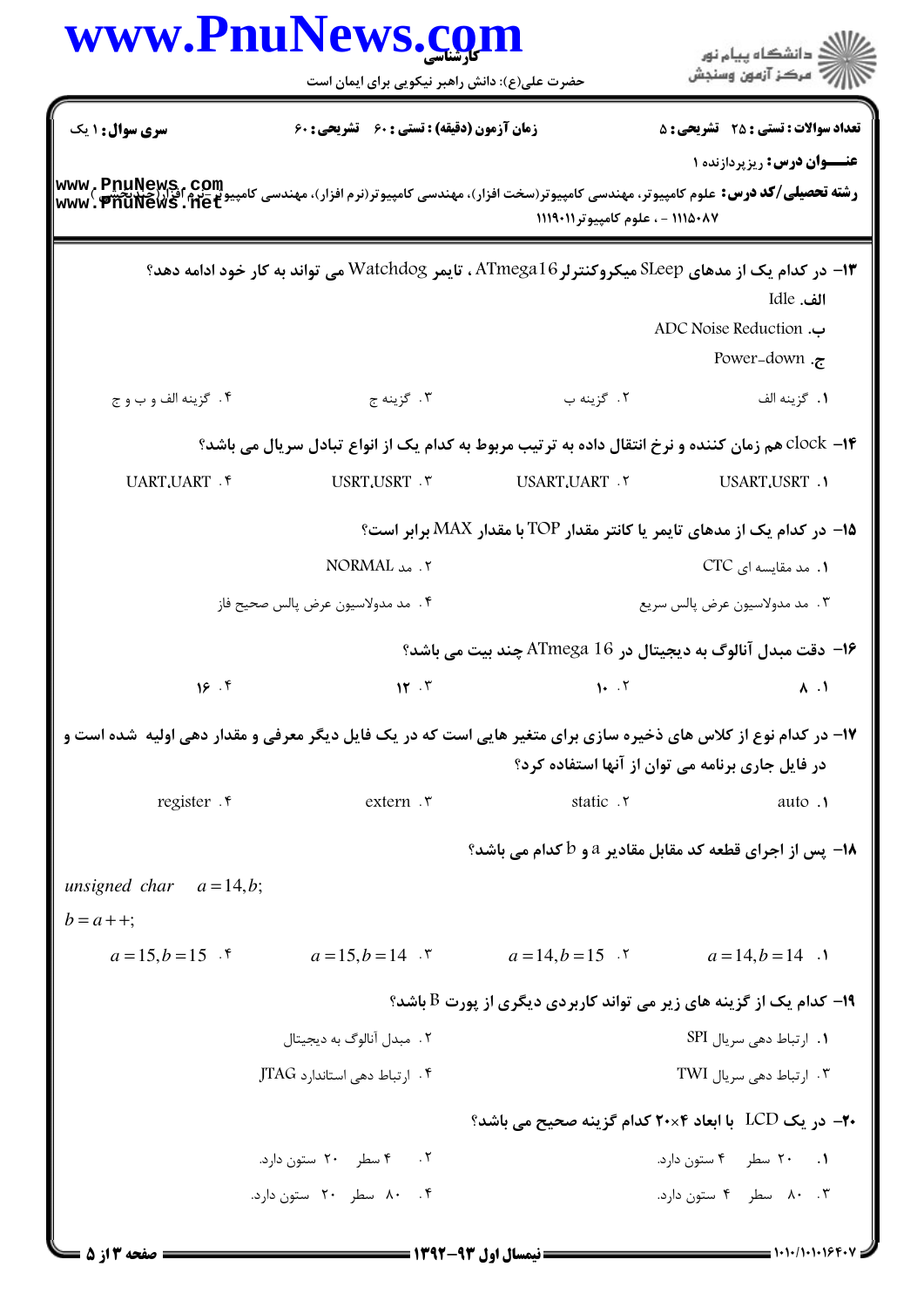|                                                                                                                                                                                                                                       | <b>www.PnuNews.co</b><br>حضرت علی(ع): دانش راهبر نیکویی برای ایمان است |                                                                                         | د<br>آڪ دانشڪاه پيام نور<br>آڳ مرڪز آزمون وسنڊش |  |  |
|---------------------------------------------------------------------------------------------------------------------------------------------------------------------------------------------------------------------------------------|------------------------------------------------------------------------|-----------------------------------------------------------------------------------------|-------------------------------------------------|--|--|
| سری سوال: ۱ یک                                                                                                                                                                                                                        | زمان آزمون (دقیقه) : تستی : 60 تشریحی : 60                             |                                                                                         | <b>تعداد سوالات : تستی : 25 - تشریحی : 5</b>    |  |  |
| <b>عنـــوان درس:</b> ریزپردازنده ۱<br><b>رشته تحصیلی/کد درس:</b> علوم کامپیوتر، مهندسی کامپیوتر(سخت افزار)، مهندسی کامپیوتر(نرم افزار)، مهندسی کامپیوتر-نرم افزار(چیدیحشع<br>www . PnuNews . net<br>۱۱۱۵۰۸۷ - ، علوم کامپیوتر ۱۱۱۹۰۱۱ |                                                                        |                                                                                         |                                                 |  |  |
| unsigned short int<br>$x = \text{sizeof}(y);$                                                                                                                                                                                         | y,x;                                                                   | <b>۲۱</b> - مقدار متغیر x کدام یک از گزینه های زیر است؟                                 |                                                 |  |  |
| 18.9                                                                                                                                                                                                                                  | $\mathbf{r}$ . $\mathbf{r}$                                            | $\lambda$ . T                                                                           | $\mathcal{N}$ .                                 |  |  |
|                                                                                                                                                                                                                                       |                                                                        | از دستور ("#asm("sei# به چه منظوری استفاده می شود؟                                      |                                                 |  |  |
|                                                                                                                                                                                                                                       | ۲. به منظور فعال کردن وقفه کلی                                         | ۰۱ به منظور بازگشت از زیر روال وقفه                                                     |                                                 |  |  |
|                                                                                                                                                                                                                                       | ۰۴ به منظور تغییر آدرس وقفه                                            | ۰۳ به منظور غیرفعال وقفه کلی                                                            |                                                 |  |  |
|                                                                                                                                                                                                                                       |                                                                        | <b>۲۳</b> - دستور ()Lcd-clear به چه منظور به کار می رود؟                                |                                                 |  |  |
|                                                                                                                                                                                                                                       | ۲. ارسال یک کاراکتر به LCD                                             |                                                                                         | ۱. ارسال فرمان به LCD                           |  |  |
|                                                                                                                                                                                                                                       | ۴. پاک کردن یک سطر LCD                                                 |                                                                                         | ۰۳ پاک کردن صفحه LCD                            |  |  |
|                                                                                                                                                                                                                                       |                                                                        | ۲۴- کدامیک از پورتهای میکرو را می توان به عنوان ورودی تعریف کرد؟                        |                                                 |  |  |
| ۰۴ همه پورتها                                                                                                                                                                                                                         | $B \cdot D \cdot \tau$                                                 | $C$ , $B$ . $\tau$                                                                      | $A$ , $B$ . $\lambda$                           |  |  |
|                                                                                                                                                                                                                                       |                                                                        | ۲۵- کدام گزینه در مقایسه ساختارها و اتحادها صحیح می باشد؟                               |                                                 |  |  |
|                                                                                                                                                                                                                                       |                                                                        | 1.  مكان هاى حافظه اختصاص يافته به ساختارها بين اعضاى گروه به طور مشترک استفاده مى شود. |                                                 |  |  |
|                                                                                                                                                                                                                                       |                                                                        | ٢. ميزان فضاى اشغال شده توسط ساختارها كمتر از اتحادها مى باشد.                          |                                                 |  |  |
|                                                                                                                                                                                                                                       |                                                                        | ۰۳ در ساختارها در هر لحظه می توان فقط از یکی از اعضای گروه استفاده کرد.                 |                                                 |  |  |
|                                                                                                                                                                                                                                       |                                                                        | ۰۴ در اتحادها بزرگترین متغیر تعیین کننده میزان فضای حافظه برای یک اتحاد می باشد.        |                                                 |  |  |
|                                                                                                                                                                                                                                       | سوالات تشريحى                                                          |                                                                                         |                                                 |  |  |
| ۱،۴۰ نمره                                                                                                                                                                                                                             |                                                                        | ا– انواع مدهای تایمر یا کانتر را نام برده و با رسم پالس های مربوطه توضیح دهید؟          |                                                 |  |  |
|                                                                                                                                                                                                                                       |                                                                        |                                                                                         |                                                 |  |  |
|                                                                                                                                                                                                                                       |                                                                        |                                                                                         |                                                 |  |  |
|                                                                                                                                                                                                                                       |                                                                        |                                                                                         |                                                 |  |  |
|                                                                                                                                                                                                                                       |                                                                        |                                                                                         |                                                 |  |  |